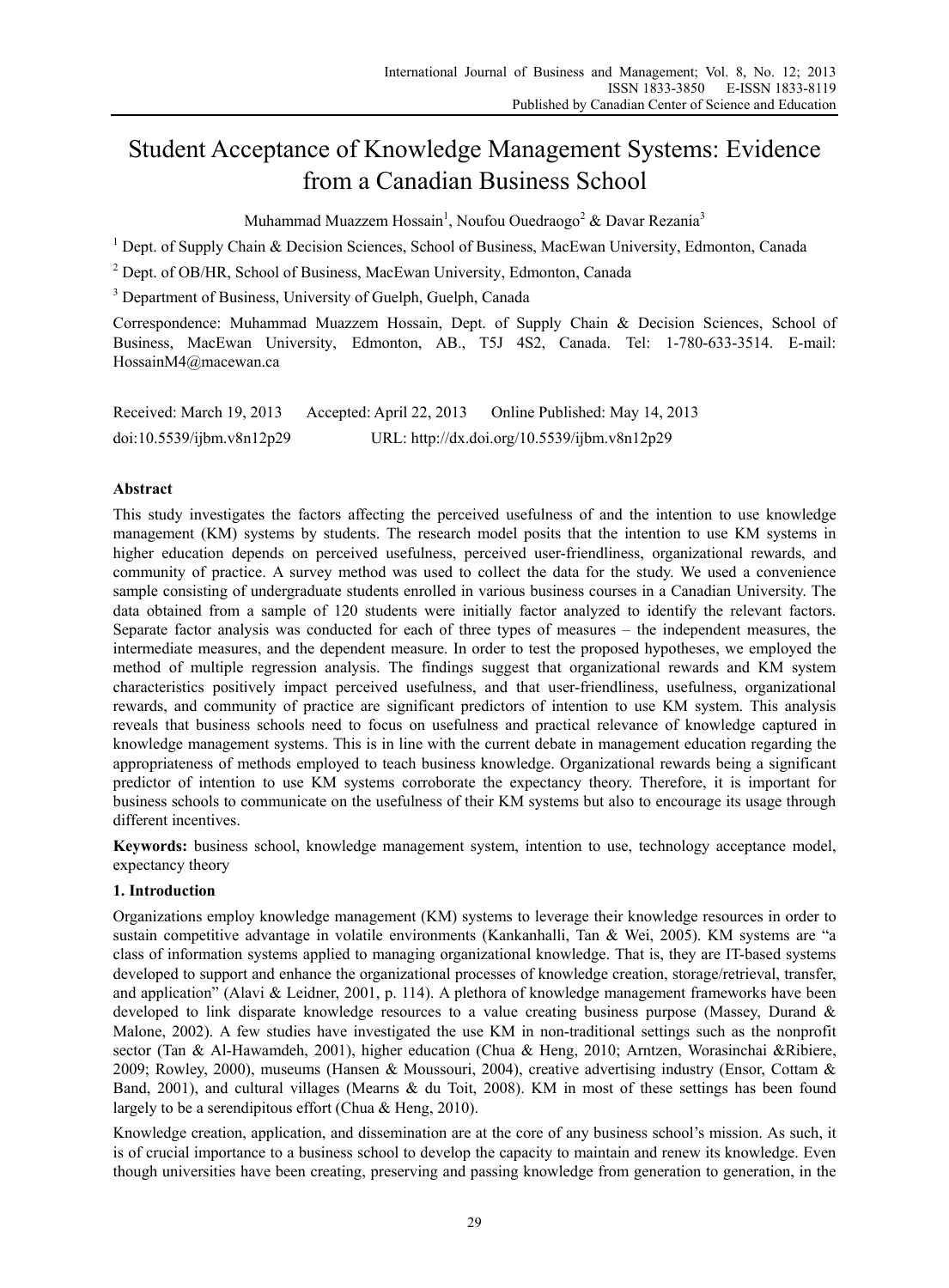0contemporary dynamic and complex environment, the scope and content of knowledge have changed dramatically, often as a result of spread of information technology and the Internet. KM is multidisciplinary in nature and embodies three major themes – the technocentric theme, the organizational theme, and the ecological theme (Chua & Heng, 2010). These themes pertain to three major components of a process-oriented KM strategy – technology, process, and people – respectively. The technocentric theme is concerned with the use of technology to enhance knowledge creation and transfer (e.g., Johannessen, Olaisen & Olsen, 2001). The organizational theme deals with how an organization can be designed to promote knowledge processes (e.g., Davenport, De Long & Beers, 1998). The ecological theme of KM strategy focuses on the interaction among people, their identities and the environment (e.g., Wenger & Snyder, 2000; Kimble & Bourdon, 2008). Due to the versatility of KM and its focus on how knowledge is developed and refined in social contexts, KM systems are increasingly gaining recognition as enabling higher education to evolve to a highly interactive and dynamic educational environment (Arntzen *et al*., 2009; Chua & Heng, 2010). In spite of the theoretical potential of using KM systems, the success of these systems depends on its effective use by the users. Thus, in business schools, the acceptance of KM systems by students is a precondition for the realization of KM systems' potentials. Despite a wealth of literature on the ontology of knowledge in business education, our search of large databases, such as EBESCO using search terms such as "knowledge management and business schools" resulted only in a handful of articles pertaining to the use of KM systems in higher education institutions. A review of the literature related to KM suggests that there has been little or no research on the adoption of KM systems by students in business schools. In this study, we investigate the factors that influence the acceptance of and the motivation to use KM systems by Canadian business students by presenting evidence from a business in Western Canada.

The rest of the paper is organized as follows. Next section describes the relevance of knowledge management to business schools of higher education and provides the theoretical foundation of the study. Section 3 presents the research model and the proposed hypotheses. The methodology for the study is discussed in Section 4. The data analysis and results are highlighted in Section 5. Finally, Section 6 sheds light on the discussion, limitations, and future direction of the study.

### **2. Literature Review**

#### *2.1 Knowledge Management and Its Relevance to Business Schools*

Despite, or perhaps because of, the steady growth of business programs and business schools, such programs are facing significant discussion around the rigor, practical relevance and the appropriateness of methods they use to prepare business students for their future challenge as managers and leaders of our organizations (Chia, 2005; Donaldson, 2002; Ghoshal, 2005; Leavitt, 1989; Mintzberg & Gosling, 2002; Pfeffer & Fong, 2002; Pfeffer, 2007; Rubin & Dierdorff, 2009). Students are being trained to break and address complex and ambiguous problems in functional silos such as finance, HR, and marketing (Pfeffer & Fong, 2002). This approach to business education might have been sufficient in an era when organizations were organized in terms of functions. However, changes in the business environment have outdated functional organization of work and resulted in other forms of organizational structures (West & Altink, 1996). Such forms include, but are not limited to, organizing in teams (Katzenbach & Smith, 1993), organizing in networks (Pearce, 2004; Pearce, Conger & Locke, 2007), and organizing across customers or processes (Turner, 1999). This change is yet not reflected in management education (Feldman, 2005). Development of abilities for independent critical and adaptive thinking as well as development of interpersonal skills has not been receiving sufficient attention (Boyatzis, 1982; Chia, 2005; Fenwick, 2005). In addition to the above demands relating to the content of management research focus, curriculum, and the teaching methods, business schools are facing increasing life-long learning demands, and the increasing learning needs of adults with nontraditional educational backgrounds (Final Report of the Alberta MLA Committee on Lifelong Learning, 2002; Rezania and Henry, 2010).

At the heart of the discussion lies both the nature and the impact of formal knowledge realized through management research and teaching (Chia, 2005; Chia & Holt, 2008). On one side of the continuum, the acquisition of knowledge and skills is seen as objectively measurable, aggregative, context-independent, and transferable (Trowler, 1996). On the other side of the continuum, knowledge and understanding are viewed as socially constructed by individuals, integrated into their cognitive structures derived from particular experiences and ways of seeing things (Glaser, 1984; Trowler, 1996). This distinction has been manifested in the works of Piaget and Vigotsky (Piaget, 1962). Various terms are used to express the notion of this continuum: Procedural Knowledge (knowledge of formal language or symbolic representations – knowledge of rules, algorithms, and procedures) versus Conceptual or Propositional Knowledge (knowledge rich in relationships and understanding, a connected web of knowledge, a network in which the linking relationships are as prominent as the discrete bits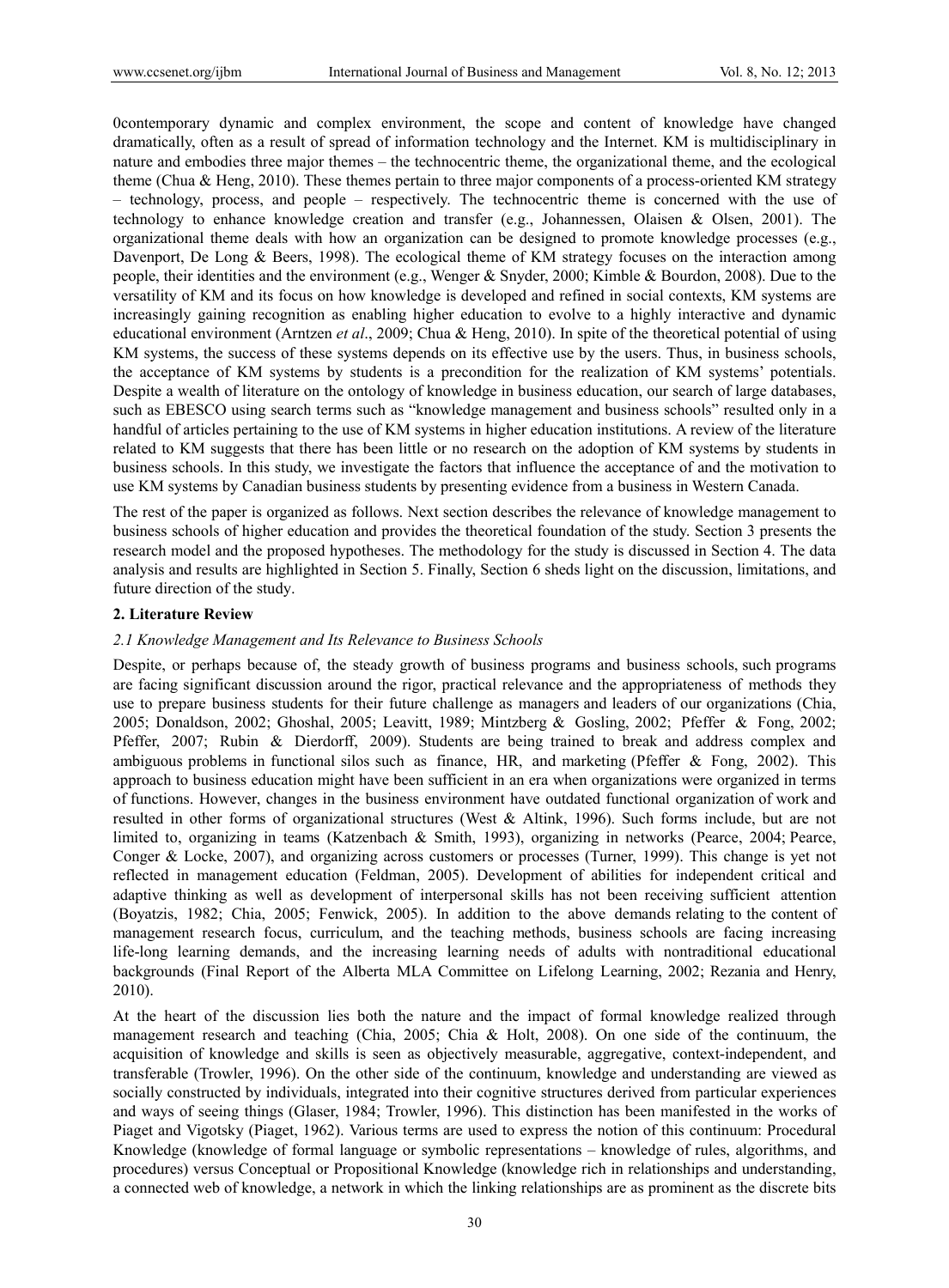of information) (Papert, 1980), or explicit versus tacit knowledge (Polanyi, 1966).

Whatever view we choose, KM systems have a place in business schools, as they comprise four sets of knowledge processes. These processes are: construction, storage and retrieval, distribution, and application (Alavi & Liedner, 2001; Huber, 1991). Our pedagogy is affected by our view of knowledge (Glaser, 1984; Trowler, 1996). The way we organize the curriculum and the teaching methods depends on whether we view knowledge and understanding as socially constructed by individuals, or being independent of individual differences (Badawy, 1976; Dewey, 1896; Martínez, Toyne & Menger, 2000; Palincsar, 1998). Business schools have been focusing on knowledge by representation (Chia & Holt, 2008). However, the workplace requires more relevant knowledge from business graduates (Feldman, 2005; Ghoshal, 2005; Mintzberg & Gosling, 2002). Therefore, business schools face the challenge of creating and disseminating more practical, relevant, and contextual knowledge (Birnik & Billsberry, 2008). Various constituents, including faculty, students, and the companies looking to hire business graduates have their own objectives and expectations (Birnik & Billsberry, 2008). In addition, business schools are faced with the globalization of work and careers, the evolution of society into a knowledge economy (Friga, Bettis, & Sullivan, 2003).

The study of KM systems is relevant in the debate concerning business education because such systems are related to the transfer of knowledge where it is most needed and help organizations in the application of the knowledge (Nonaka & Konno, 1998). KM systems, which are often coupled with quality management initiatives (Lambert & Ouedraogo, 2006), help an organization identify the existing knowledge, skills, and competence, evaluate and codify them and become a learning organization (Argyris & Schön, 1978; Argyris, 1982; Cowan, David & Foray, 2000; Cohendet & Meyer-Krahmer, 2001; Lambert & Lerch, 1999; Bénézech, Lambert, Lerch, Loos-Baroin, 2001; Ouedraogo, 2007). Transferring knowledge from the individual to the whole organization is a challenge (Kim, 1993) and knowledge codification can partially address this challenge. KM systems help to create new knowledge, best practices and competences, through communities of practice (Brown & Duguid, 1991; Cataldo, 2009), mentorship programs, companionship programs, organization-wide suggestions for improvement programs (Cannon & Witherspoon, 2005; Ellis & Davidi, 2005), and orientation and training programs (Lin & Wu, 2005). Business schools may use technology oriented knowledge management like the intranets and other software to share some explicit knowledge and work instructions. This technology approach complements other socially oriented knowledge management practices like communities of practice, mentorship, companionship that are more appropriate in conveying tacit knowledge, competence and talent (Lambert & Ouedraogo, 2007).

#### *2.2 Theoretical Foundation*

A review of the extant literature suggests that KM systems have been widely studied in the past several years (e.g., Cortada & Woods, 2000; Gray, 2000; Alavi & Leidner, 2001; Xu & Quaddus, 2005a, 2005b). Xu and Quaddus (2005a, 2005b) have utilized and validated the technology acceptance model for use with the knowledge management systems. They suggest that the spread and use of KM systems depends on a number of factors that includes perceived usefulness and perceived user-friendliness. They also posit that several external factors impact perceived usefulness of KM systems. Within the context of higher education, these external factors can be combined into three factors, namely, individual factors, management support, and KM system characteristics.

Our research model is based on the technology acceptance model (Davis, 1986; Davis, Bagozzi & Warshaw, 1989) combined with the expectancy theory model (Vroom, 1964). According to the technology acceptance model, a technology is more likely to be accepted if an organization and/or an individual perceive that it is usefulness and if the technology is easy to use by them (user-friendliness). Although this model by its own may be sufficient in some circumstances, it is important to stress that organizations also motivate their members to adopt a technology by using different incentives. In the case of a business school, any system use that is rewarded by the organization is more likely to be adopted and used by students. To capture this concept of organizational reward and its importance on the intention to use knowledge management systems, we used the expectancy theory. According to Vroom, motivation is higher when an individual perceives that his/her efforts will result in a performance which is rewarded by the organization and that this reward responds to the individual's needs. With the intent to motivate its members, an organization can reward those who adopt and promote organizational systems to better their performances. Thus, organizational rewards induce the adoption of a system if the system results in performance improvement. The same reasoning applies to students' intention to use knowledge management systems in higher education.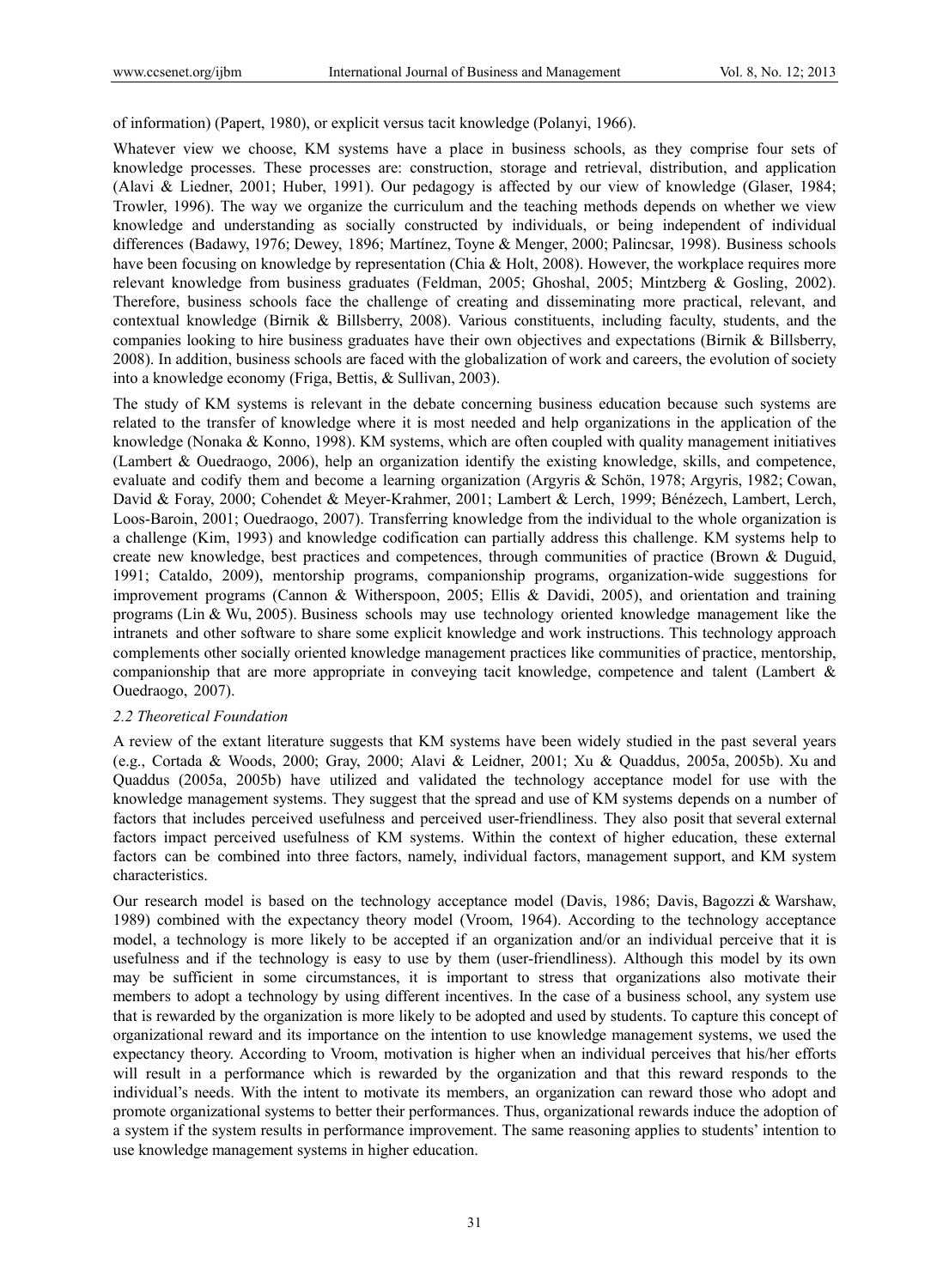# **3. Reseach Model and Hypotheses**

Consistent with the theoretical foundation, we propose the research model depicted in Figure 1. The model posits that the intention to use KM system in higher education depends on perceived usefulness, perceived user-friendliness, organizational rewards, and community of practice. Based on the relevant literature in knowledge management systems (e.g., Xu & Quaddus, 2005a, 2005b), we also propose that individual factors, management support, and KM system characteristics have an impact on perceived usefulness. Table 1 summarizes the research constructs for this study.



Figure 1. Factors affecting the usefulness of and intention to use KM system in business schools

| <b>Constructs</b>                | <b>Definition</b>                                                                                                                                                                              | <b>Source</b>                                                                                      |  |  |  |  |  |
|----------------------------------|------------------------------------------------------------------------------------------------------------------------------------------------------------------------------------------------|----------------------------------------------------------------------------------------------------|--|--|--|--|--|
| <b>Individual Factors</b>        | Factors such as experience and skills of using<br>KM system, personal innovativeness, positive<br>attitude towards KM system, etc.                                                             | Adapted from Xu and<br>Quaddus (2005a, 2005b)                                                      |  |  |  |  |  |
| Management Support               | Support students can obtain from management<br>Adapted from Xu and<br>regarding the use of KM system.<br>Quaddus (2005a, 2005b)                                                                |                                                                                                    |  |  |  |  |  |
| KM<br>System<br>Characteristics  | Adopted from Xu and<br>Quaddus (2005a, 2005b)                                                                                                                                                  |                                                                                                    |  |  |  |  |  |
| Organizational Rewards           | Organizational incentives to motivate<br>its<br>members based on their performance                                                                                                             | Adapted from Vroom (1964)                                                                          |  |  |  |  |  |
| Perceived Usefulness             | The extent to which a student believes that<br>using a KM system would provide fitness of<br>performing a task or fulfilling a requirement as<br>of time and place (Hossain & Prybutok, 2008). | Adapted from Davis (1986),<br>Xu and Quaddus (2005a,<br>2005b), and Hossain and<br>Prybutok (2008) |  |  |  |  |  |
| Perceived<br>User-friendliness   | The extent to which a student believes that<br>using KM system would be comfortable and<br>free of effort.                                                                                     | Adapted from Davis (1986)                                                                          |  |  |  |  |  |
| Community of Practice            | Shared interests to improve performance by<br>helping each other.                                                                                                                              | Adapted from Lave and<br>Wenger (1991)                                                             |  |  |  |  |  |
| Intention<br>to Use KM<br>System | The likelihood to use KM system in the future                                                                                                                                                  | Adapted from Hossain and<br>Prybutok (2008)                                                        |  |  |  |  |  |

## Table 1. Summary of constructs

The factors and variables affecting the usefulness of KM system and the intention to use KM system are presented in the first column of Table 2 and Table 3. Based on the research model presented in Figure 1, we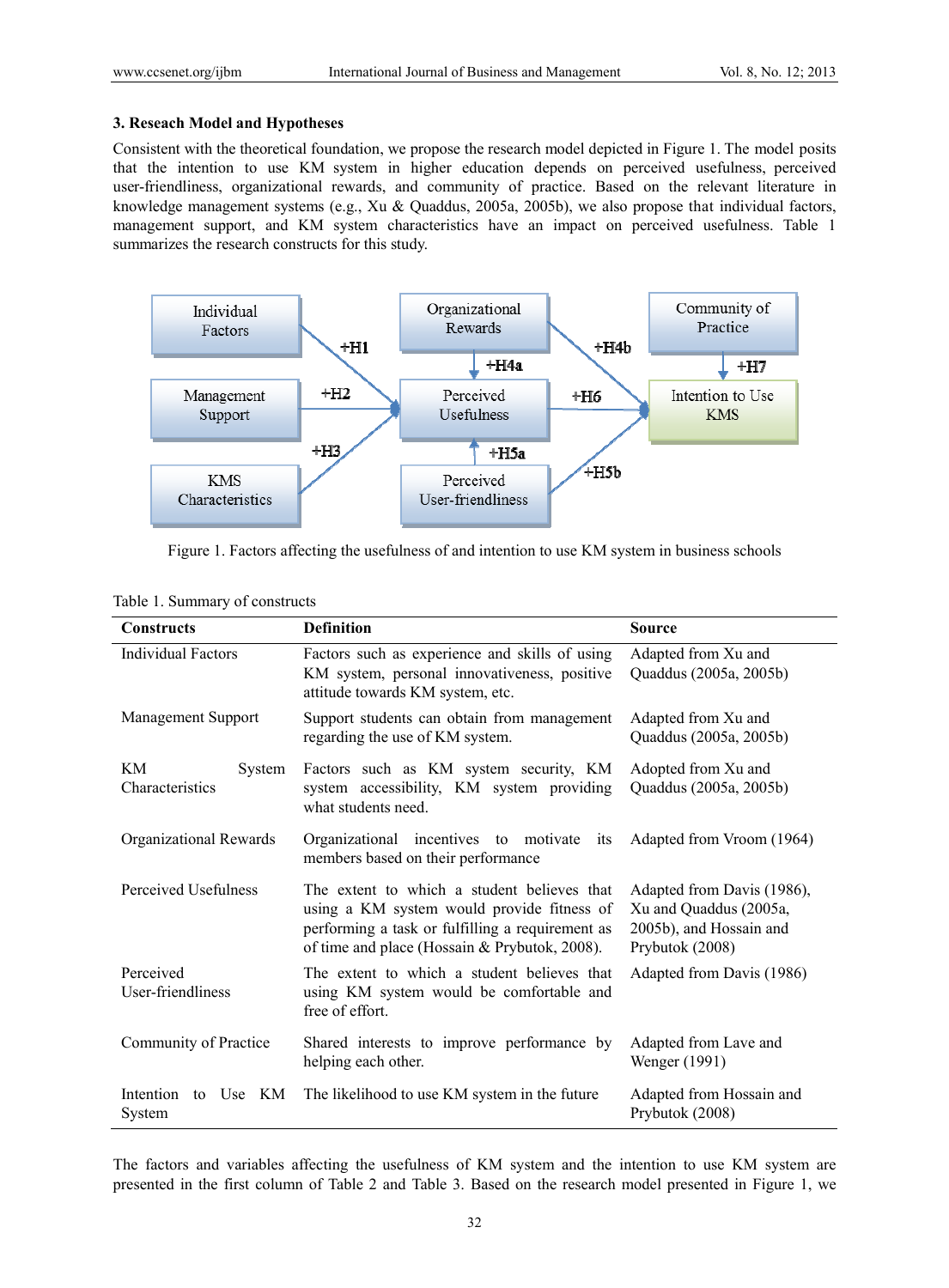propose the following hypotheses:

H1: Individual factors have a positive influence on perceived usefulness.

H2: Management support has a positive influence on perceived usefulness.

H3: KM system characteristics have a positive influence on perceived usefulness.

H4a: Organizational rewards have a positive influence on perceived usefulness.

H4b: Organizational rewards have a positive influence on intention to use KM system.

H5a: Perceived user-friendliness has a positive influence on perceived usefulness.

H5b: Perceived user-friendliness has a positive influence on intention to use KM system.

H6: Perceived usefulness has a positive influence on Intention to use KM system.

H7: Community of practice has a positive influence on intention to use KM system.

# **4. Methodology**

To study the intention to use knowledge management systems, we are using a hypothetico- deductive method. Based on our model, a survey method was used to collect the data for the study. The survey questionnaire had 48 questions pertaining to the different independent and dependant variables.

We used a convenience sample consisting of 131 undergraduate students enrolled in various business courses in a Canadian University. The respondents are, for the most part, in their second year, so they have experience using the knowledge management systems in the school of business. We used a 5 points Likert scale for the questionnaire with 1= strongly disagree and 5 strongly agree. The questionnaire was administered during class time. Students were told the objectives of our research and that filling out the questionnaire is voluntary and anonymous. There weren't any promises (mark, financial reward or the like) offered to students for filling them out. Out of 131 responses, we had 120 usable responses after deleting 11 incomplete responses.

# **5. Data Analyses and Results**

# *5.1 Factor Analyses*

The data were initially factor analyzed to identify the relevant factors. Separate factor analysis was conducted for each of three types of measures – the independent measures, the intermediate measures, and the dependent measure. The items loaded into factors as expected based on the theory. The cross-loadings were within the acceptable level  $( $0.40$ ) (Hair et al., 2006). The results of the factor analyses for independent measures,$ intermediate constructs, and dependent measures are shown in Table 2, Table 3, and Table 4, respectively.

|                                                                              | Component |                |   |   |   |
|------------------------------------------------------------------------------|-----------|----------------|---|---|---|
| Items                                                                        |           | $\overline{2}$ | 3 | 4 | 5 |
| 1. Individual Factors (IF)                                                   |           |                |   |   |   |
| IF2: I like to try new computer technology                                   | 0.815     |                |   |   |   |
| IF6: I like computer technology                                              | 0.798     |                |   |   |   |
| IF1: I have an interest in learning computer technology                      | 0.784     |                |   |   |   |
| IF5: I have the ability to learn computer technology                         | 0.752     |                |   |   |   |
| IF3: I have experience using computer technology                             | 0.652     |                |   |   |   |
| 2. Organizational Rewards (ORR)                                              |           |                |   |   |   |
| OR3: Using my university technology systems makes my<br>learning easy        |           | 0.842          |   |   |   |
| OR2: Using my university technology systems makes my<br>learning interesting |           | 0.781          |   |   |   |
| OR1: Using my university technology systems helps me get<br>good grades      |           | 0.780          |   |   |   |
| OR4: My university technology systems help me interact<br>with my peers      |           | 0.693          |   |   |   |

Table 2. Rotated component matrix: Independent variables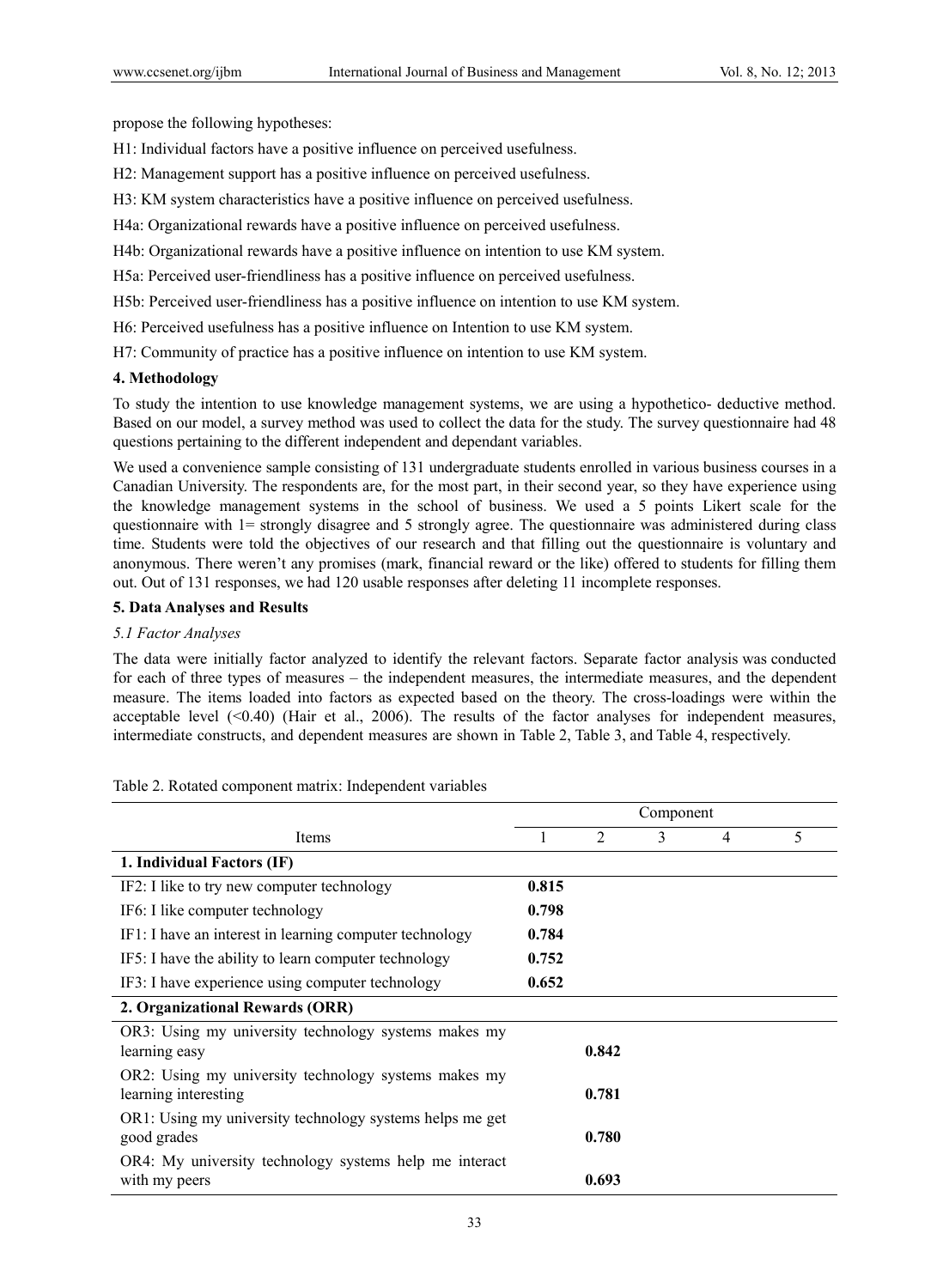| 3. Management Support (MS)                                                                                            |       |       |       |       |       |
|-----------------------------------------------------------------------------------------------------------------------|-------|-------|-------|-------|-------|
| MS3: My university has a team of experienced technical<br>people                                                      |       |       | 0.812 |       |       |
| MS1: I get the help I need from my university Technology<br>Help Desk                                                 |       |       | 0.799 |       |       |
| MS2: My university offers the training I need to use its<br>technological systems                                     |       |       | 0.793 |       |       |
| MS4: My university takes initiatives to help me with any<br>issue I may have                                          |       |       | 0.767 |       |       |
| 4. Community of Practice (CP)                                                                                         |       |       |       |       |       |
| CP5: It is important that my university's School of Business<br>promotes interaction between students and instructors |       |       |       | 0.830 |       |
| CP6: It is important that my university's School of Business<br>promotes interaction among students                   |       |       |       | 0.819 |       |
| CP4: It is important that my university's School of Business<br>has a suggestion system to collect students' feedback |       |       |       | 0.707 |       |
| CP7: It is important that my university's School of Business<br>promotes interaction among instructors                |       |       |       | 0.706 |       |
| 5. KM System Characteristics (KC)                                                                                     |       |       |       |       |       |
| KC6: I am satisfied with the services provided by it                                                                  |       |       |       |       | 0.751 |
| KC5: I find all I need from it                                                                                        |       |       |       |       | 0.743 |
| KC1: I can access it online from anywhere                                                                             |       |       |       |       | 0.697 |
| KC2: I feel secure using it                                                                                           |       |       |       |       | 0.582 |
| Mean                                                                                                                  | 3.982 | 3.484 | 3.598 | 4.285 | 4.274 |
| <b>Standard Deviation</b>                                                                                             | 0.910 | 0.983 | 0.932 | 0.754 | 0.914 |
| Cronbach's Alpha                                                                                                      | 0.844 | 0.857 | 0.833 | 0.789 | 0.720 |

# Table 3. Rotated component matrix: Intermediary variables

| Items                                                       | Component |                |  |  |
|-------------------------------------------------------------|-----------|----------------|--|--|
|                                                             |           | $\overline{2}$ |  |  |
| 1. Perceived User-friendliness (PUF)                        |           |                |  |  |
| PUF2: It is simple to learn and use                         | 0.824     |                |  |  |
| PUF3: It is easy to get information and knowledge<br>from   | 0.817     |                |  |  |
| PUF1: I am able to get what I want from it                  | 0.792     |                |  |  |
| PUF6: It is cheap to learn and use                          | 0.732     |                |  |  |
| PUF4: It provides flexibility                               | 0.635     |                |  |  |
| 2. Perceived Usefullness (PU)                               |           |                |  |  |
| PU6: It reduces cost and time of information access and use |           | 0.840          |  |  |
| PU5: It enhances learning productivity                      |           | 0.805          |  |  |
| PU4: It provides high-tech image                            | 0.303     | 0.644          |  |  |
| Mean                                                        | 4.333     | 4.005          |  |  |
| <b>Standard Deviation</b>                                   | 0.801     | 1.063          |  |  |
| Cronbach's Alpha                                            | 0.849     | 0.720          |  |  |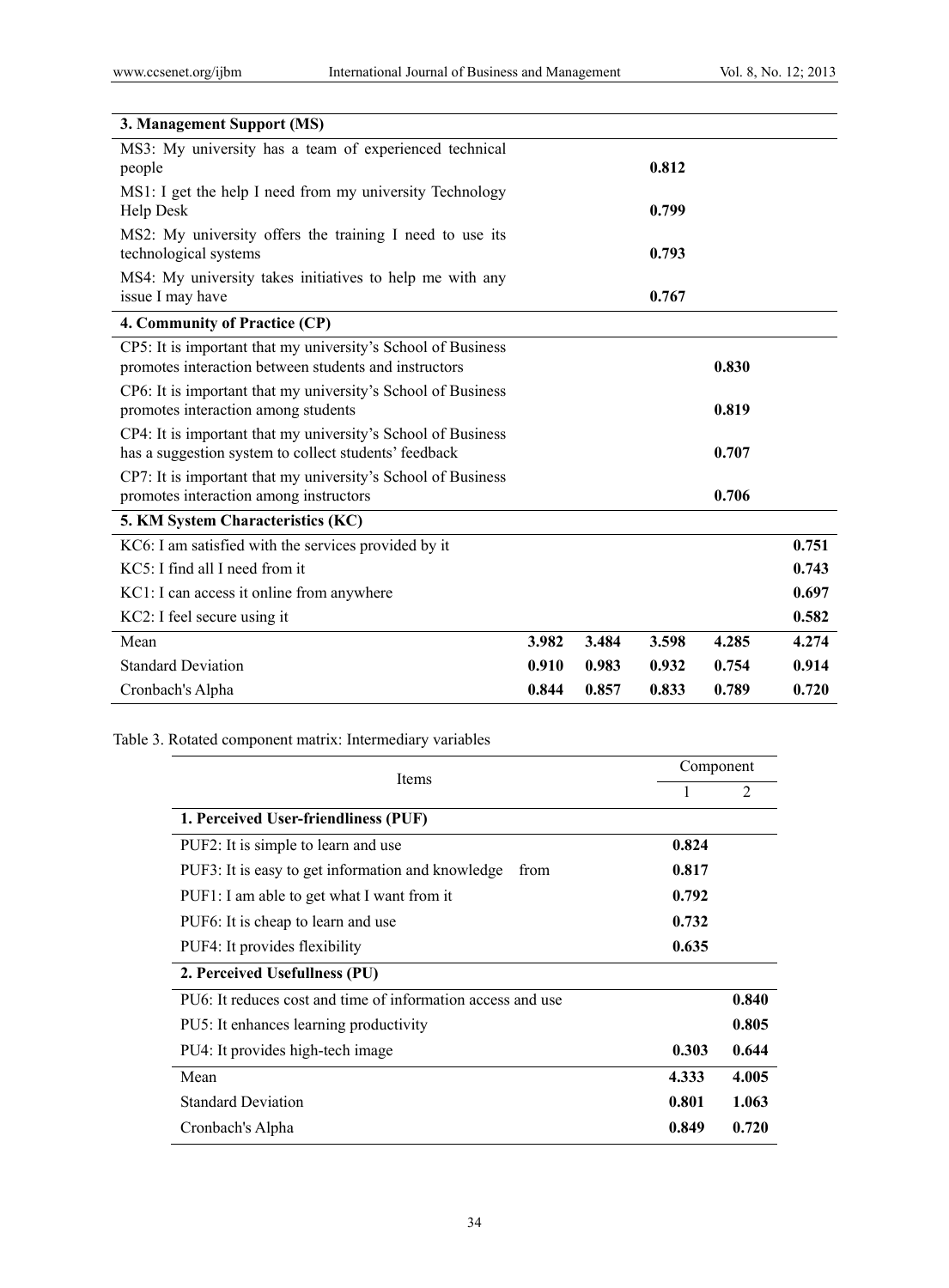## Table 4. Rotated component matrix: Dependent variable

| <b>Items</b>                                                         | Component |
|----------------------------------------------------------------------|-----------|
|                                                                      |           |
| 1. Intention to Use KM System (ITU)                                  |           |
| ITU1: I am ALWAYS comfortable using my university technology systems | 0.828     |
| RITU3: I am NEVER comfortable using my university technology systems | 0.757     |
| ITU4: I am ALWAYS willing to use my university technology systems    | 0.738     |
| RITU6: I am NEVER willing to use my university technology systems    | 0.623     |
| Mean                                                                 | 3.545     |
| <b>Standard Deviation</b>                                            | 1.014     |
| Cronbach's Alpha                                                     | 0.722     |

# *5.2 Reliability and Validity*

We used Cronbach's alpha to check the reliability of the factors. A Cronbach's alpha of 0.65 or higher (Nunnally, 1978) was used as an acceptable value for internal consistency of the measures. The Cronbach's alphas for all the measures including the dependent variable, independent variables, and intermediate variables range from 0.720 to 0.857. These values support the contention that all the factors had adequate reliability. The reliabilities of the factors are shown in Tables 2, 3, and 4. In this study, we examined the item–total correlations to ensure that the factors have acceptable convergent validity. A factor has adequate convergent validity if all of its item–total correlations equal or exceed the recommended criterion of 0.40 (Jayanti & Burns, 1998). Table 5 shows that all item–total correlations of the variables are more than the recommended criterion of 0.40. This supports the contention that the scales have adequate levels of convergent validity. The across factor correlations were then compared to the reliabilities of the scales to check whether the scales displayed adequate discriminant validity (Gaski & Nevin, 1985). A construct has an adequate level of discriminant validity if the reliability of the construct is higher than the correlations between that construct and any other construct (Gaski & Nevin, 1985). Table 6 shows that the scales also have adequate levels of discriminant validity.

|                                                                              | <b>Corrected Item-Total</b><br>Correlation | Cronbach's<br>Alpha |
|------------------------------------------------------------------------------|--------------------------------------------|---------------------|
| <b>Independent Variables</b>                                                 |                                            |                     |
| 1. Individual Factors (IF)                                                   |                                            | 0.844               |
| IF2: I like to try new computer technology                                   | 0.764                                      |                     |
| IF6: I like computer technology                                              | 0.720                                      |                     |
| IF1: I have an interest in learning computer technology                      | 0.686                                      |                     |
| IF5: I have the ability to learn computer technology                         | 0.596                                      |                     |
| IF3: I have experience using computer technology                             | 0.523                                      |                     |
| 2. Organizational Rewards (ORR)                                              |                                            | 0.857               |
| OR3: Using my university technology systems makes my learning<br>easy        | 0.782                                      |                     |
| OR2: Using my university technology systems makes my learning<br>interesting | 0.737                                      |                     |
| OR1: Using my university technology systems helps me get good<br>grades      | 0.760                                      |                     |
| OR4: My university technology systems help me interact with my<br>peers      | 0.538                                      |                     |

## Table 5. Scale reliability and convergent validity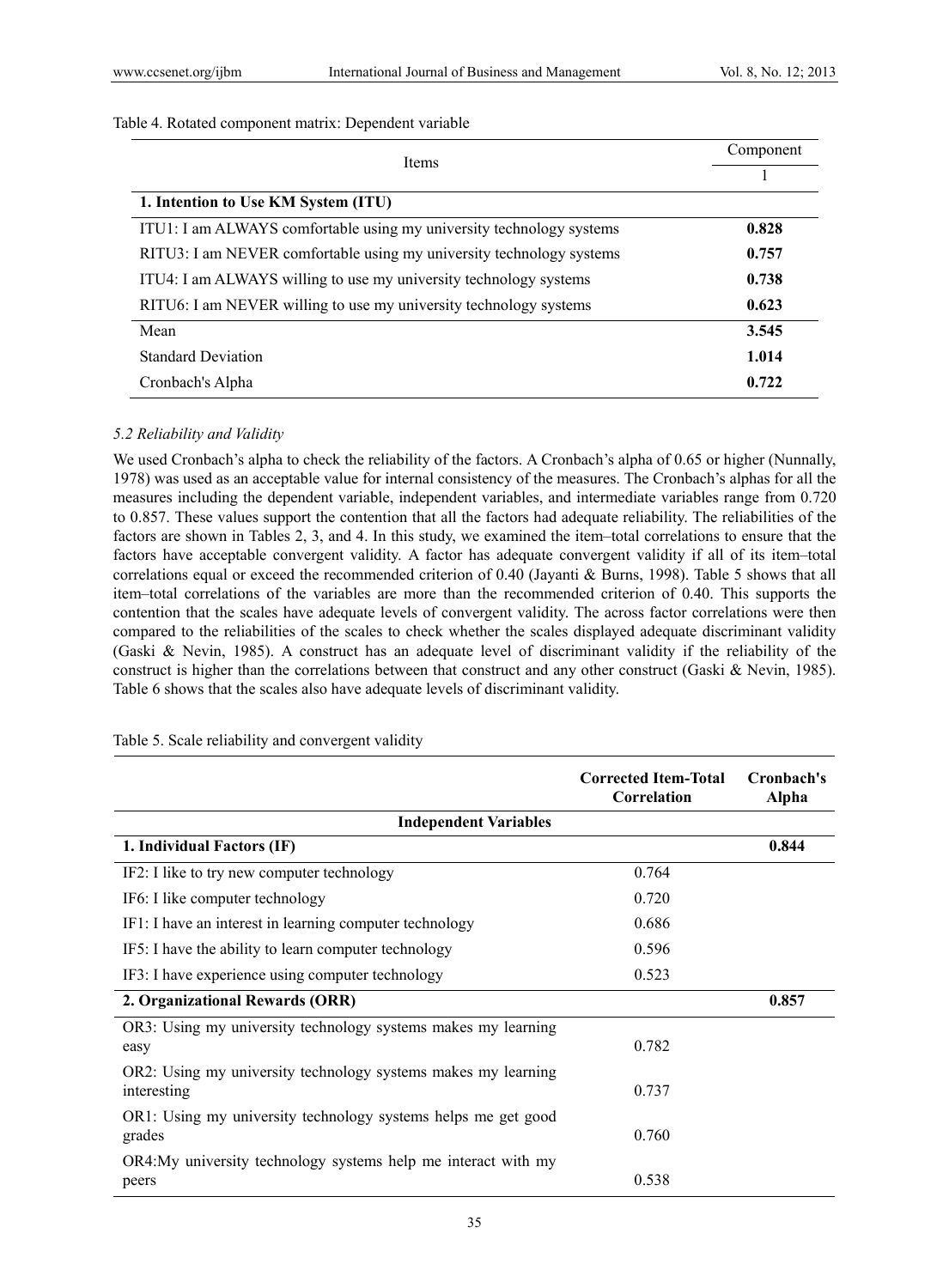| 3. Management Support (MS)                                                                                            |       | 0.833 |
|-----------------------------------------------------------------------------------------------------------------------|-------|-------|
| MS3: My university has a team of experienced technical people                                                         | 0.703 |       |
| MS1: I get the help I need from my university Technology Help<br>Desk                                                 | 0.637 |       |
| MS2: My university offers the training I need to use its<br>technological systems                                     | 0.693 |       |
| MS4: My university takes initiatives to help me with any issue I<br>may have                                          | 0.664 |       |
| 4. Community of Practice (CP)                                                                                         |       | 0.789 |
| CP5: It is important that my university's School of Business<br>promotes interaction between students and instructors | 0.703 |       |
| CP6: It is important that my university's School of Business<br>promotes interaction among students                   | 0.659 |       |
| CP4: It is important that my university's School of Business has a<br>suggestion system to collect students' feedback | 0.510 |       |
| CP7: It is important that my university's School of Business<br>promotes interaction among instructors                | 0.543 |       |
| 5. KM System Characteristics (KC)                                                                                     |       | 0.72  |
| KC6: I am satisfied with the services provided by it                                                                  | 0.669 |       |
| KC5: I find all I need from it                                                                                        | 0.603 |       |
| KC1: I can access it online from anywhere                                                                             | 0.478 |       |
| KC2: I feel secure using it                                                                                           | 0.414 |       |
| <b>Intermediate Variables</b>                                                                                         |       |       |
| 1. Perceived User-friendliness (PUF)                                                                                  |       | 0.849 |
| PUF2: It is simple to learn and use                                                                                   | 0.726 |       |
| PUF3: It is easy to get information and knowledge<br>from                                                             | 0.752 |       |
| PUF1: I am able to get what I want from it                                                                            | 0.726 |       |
| PUF6: It is cheap to learn and use                                                                                    | 0.555 |       |
| PUF4: It provides flexibility                                                                                         | 0.543 |       |
| 2. Perceived Usefulness (PU)                                                                                          |       | 0.72  |
| PU6: It reduces cost and time of information access and use                                                           | 0.545 |       |
| PU5: It enhances learning productivity                                                                                | 0.566 |       |
| PU4: It provides high-tech image                                                                                      | 0.464 |       |
| <b>Dependent Variable</b>                                                                                             |       |       |
| 1. Intention to Use KM System (ITU)                                                                                   |       | 0.722 |
| ITU1: I am ALWAYS comfortable using my university technology<br>systems                                               | 0.472 |       |
| RITU3: I am NEVER comfortable using my university technology<br>systems                                               | 0.424 |       |
| ITU4: I am ALWAYS willing to use my university technology<br>systems                                                  | 0.553 |       |
| RITU6: I am NEVER willing to use my university technology<br>systems                                                  | 0.564 |       |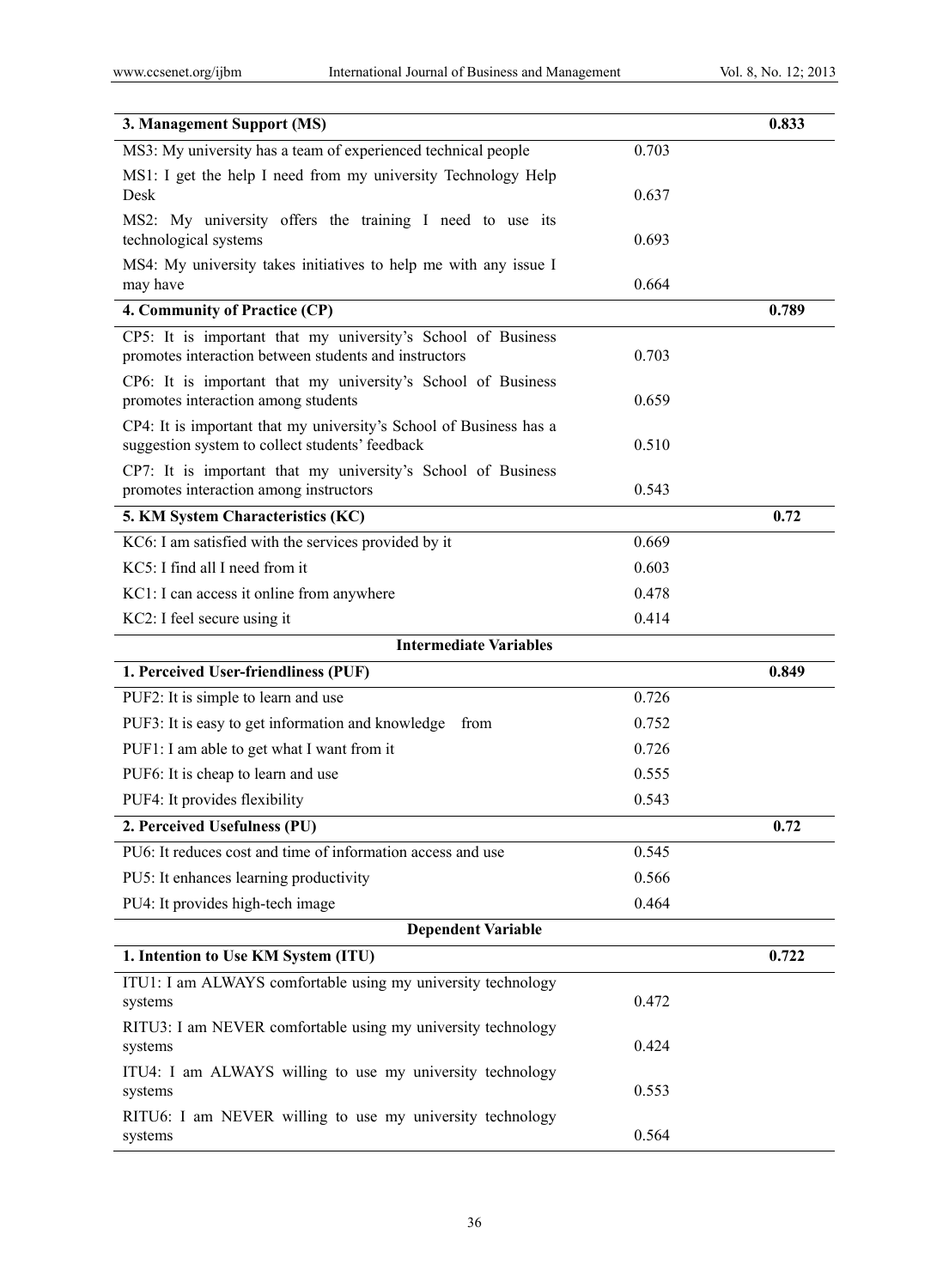|            | <b>PUF</b> | PU    | IF    | <b>ORR</b> | MS    | CP    | KC    |
|------------|------------|-------|-------|------------|-------|-------|-------|
| <b>PUF</b> | $0.849*$   |       |       |            |       |       |       |
| PU         | 0.549      | 0.720 |       |            |       |       |       |
| IF         | 0.089      | 0.205 | 0.844 |            |       |       |       |
| <b>ORR</b> | 0.272      | 0.487 | 0.320 | 0.857      |       |       |       |
| MS         | 0.300      | 0.368 | 0.158 | 0.364      | 0.833 |       |       |
| CP         | 0.191      | 0.108 | 0.319 | 0.296      | 0.125 | 0.789 |       |
| KС         | 0.719      | 0.615 | 0.084 | 0.406      | 0.311 | 0.193 | 0.720 |

#### Table 6. Discriminant validity of the constructs

\* The diagonal values are alpha scores.

# *5.3 Regression Analyses*

In order to test the proposed hypotheses proposed in the research model presented in Figure 1, we employed the method of multiple regression analysis. Two multiple regression analyses were conducted. The first multiple regression analysis was used to test whether perceived user-friendliness, perceived usefulness, organizational rewards, and community of practice are significant predictors of intention to use KM system. The results of this regression analysis are presented in Table 7. The second multiple regression analysis was conducted to predict perceived usefulness based on perceived user-friendliness, organizational rewards, individual factors, management support, and KM system characteristics. Table 8 presents the results of the second regression analysis. Summated scores of the respective factors were used to obtain the scores for all the measures.

|  |  |  | Table 7. Regression analysis predicting intention to use KM system |
|--|--|--|--------------------------------------------------------------------|
|  |  |  |                                                                    |

| <b>Regression Analysis Predicting ITU</b> |               |             |        |         |       |                   |            |  |
|-------------------------------------------|---------------|-------------|--------|---------|-------|-------------------|------------|--|
| Predictors                                | Unstd. Coeff. | Std. Coeff. | t-Stat | p-Value | VIF   | <b>Hypothesis</b> | Supported? |  |
| <b>PUF</b>                                | 0.197         | 0.183       | 2.120  | 0.036   | 1.413 | $H_{5h}$          | Yes        |  |
| <b>ORR</b>                                | 0.147         | 0.176       | 2.034  | 0.044   | 1.423 | $H_{4b}$          | Yes        |  |
| PU                                        | 0.255         | 0.319       | 3.374  | 0.001   | 1.697 | $H_6$             | Yes        |  |
| CP                                        | 0.235         | 0.211       | 2.740  | 0.007   | 1.127 | H <sub>7</sub>    | Yes        |  |
| R                                         | 0.628         |             |        |         |       |                   |            |  |
| $R^2$                                     | 0.395         |             |        |         |       |                   |            |  |
| Adjusted $R^2$                            | 0.374         |             |        |         |       |                   |            |  |

Table 8. Regression analysis predicting perceived usefulness

| <b>Regression Analysis Predicting PU</b> |               |             |        |         |            |                   |                |  |  |
|------------------------------------------|---------------|-------------|--------|---------|------------|-------------------|----------------|--|--|
| Predictors                               | Unstd. Coeff. | Std. Coeff. | t-Stat | p-Value | <b>VIF</b> | <b>Hypothesis</b> | Supported?     |  |  |
| <b>PUF</b>                               | 0.213         | 0.158       | 1.605  | 0.111   | 2.103      | $H_{5a}$          | No             |  |  |
| <b>ORR</b>                               | 0.245         | 0.234       | 2.907  | 0.004   | 1.418      | $H_{4a}$          | Yes            |  |  |
| IF                                       | 0.080         | 0.068       | 0.943  | 0.348   | 1.123      | $H_1$             | N <sub>0</sub> |  |  |
| MS                                       | 0.123         | 0.111       | 1.489  | 0.139   | 1.219      | H <sub>2</sub>    | No             |  |  |
| KC                                       | 0.459         | 0.367       | 3.575  | 0.001   | 2.304      | H <sub>3</sub>    | Yes            |  |  |
| R                                        | 0.691         |             |        |         |            |                   |                |  |  |
| $R^2$                                    | 0.477         |             |        |         |            |                   |                |  |  |
| Adjusted $R^2$                           | 0.454         |             |        |         |            |                   |                |  |  |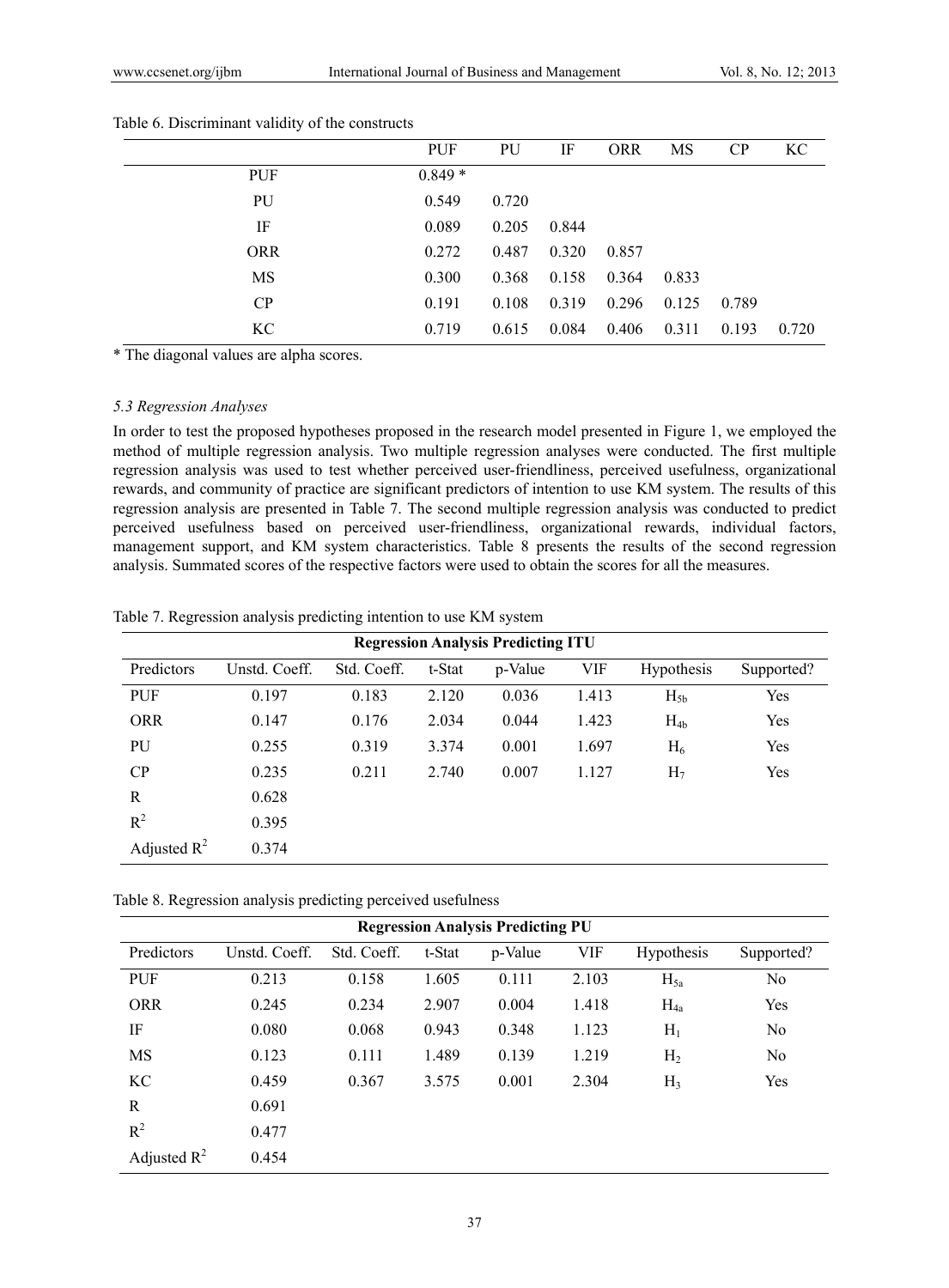### *5.4 Testing Regression Assumptions*

To test that there is no violation of assumptions underlying the multiple regression analyses, we conducted the runs test, Levene's test and Kolmogorov–Smirnov test. These tests show that the assumptions of randomness, constancy of variance, and normality are not violated. In addition, the VIFs and condition indexes are within acceptable levels (VIFs *<* 4.00 and condition indexes *<* 30.00). Therefore, there is no evidence of multicollinearity.

## **6. Discussion, Limitations and Future Direction**

#### *6.1 Discussion and Implications*

The results show that perceived user-friendliness, perceived usefulness, organizational rewards, and community of practice are significant predictors of intention to use KM systems. The results also show that organizational rewards and KM system characteristics have a positive impact on perceived usefulness. However, the results also show insufficient evidence for support of three hypotheses (H1, H2, and H5a). This suggests that individual factors and management support have no significant influence on perceived usefulness, and that perceived user-friendliness plays insignificant role in predicting perceived usefulness.

The findings suggest that business schools need to focus on usefulness and practical relevance of knowledge captured in knowledge management systems. This is in line with the current debate in management education regarding the appropriateness of methods employed to teach business knowledge (Chia, 2005; Donaldson, 2002; Ghoshal, 2005; Leavitt, 1989; Mintzberg & Gosling, 2002; Pfeffer & Fong, 2002; Pfeffer, 2007; Rubin & Dierdorff, 2009). Organizational rewards being a significant predictor of intention to use KM systems corroborate the expectancy theory. Therefore, it is important for business school to communicate on the usefulness of their KM systems but also to encourage its usage through different incentives. For example, if students perceive that KM systems would make their learning easier or more interesting, they will be more willing to use it.

The "community of practice" (Lave & Wenger, 1991) construct captures the social and people oriented KM systems. This construct has a direct and positive influence on intention to use KM systems as shown in Table 7. However, one may say that students are willing to use a "community of practice" only if doing so is rewarding, and if it is easy to use and useful. In other words, perceived usefulness, perceived user-friendliness and organizational rewards may be some intermediate variables between the "community of practice" and the intention to use KM systems.

#### *6.2 Limitations and Future Direction*

There are a number of limitations of this study. First, data have been collected from a convenience sample of students of only one business school. The results from such a sample impose some limitations on the generaligability of the findings. Future research may test and validate the model by collecting data from multiple business schools. Second, though the research model presented in this study is based on the extant literature of the adoption of KM systems, we do not claim that an exhaustive list of factors has been identified. Future research may extend the model by adding constructs that can complement the model. Finally, future studies should consider using qualitative methods such as focus group discussions and case studies to revalidate the model instead of and in addition to quantitative survey method.

## **References**

- Alavi, M., & Leidner, D. E. (2001). Review: Knowledge management and knowledge management systems: Conceptual foundations and research issues. *MIS Quarterly, 25*(1), 107-136. http://dx.doi.org/10.2307/3250961
- Argyris, C. (1982). *Reasoning, learning, and action: Individual and organizational* (1st ed.). San Francisco: Jossey-Bass.
- Argyris, C., & Schön, D. A. (1978). *Organizational learning*. Reading, Mass: Addison-Wesley Pub. Co.
- Arntzen, A. A. B., Worasinchai, L., & Ribiere, V. M. (2009). An insight into knowledge management practices at Bangkok University. *Journal of Knowledge Management, 13*(2), 127-144. http://dx.doi.org/10.1108/13673270910942745
- Badawy, M. K. (1976). The management clinic: Meeting the challenge of relevancy in management education. *Academy of Management Review, 1*(4), 129-133.
- Bénézech, D., Lambert, G., Lanoux, B., Lerch, C., & Loos-Baroin, J. (2001). Completion of Knowledge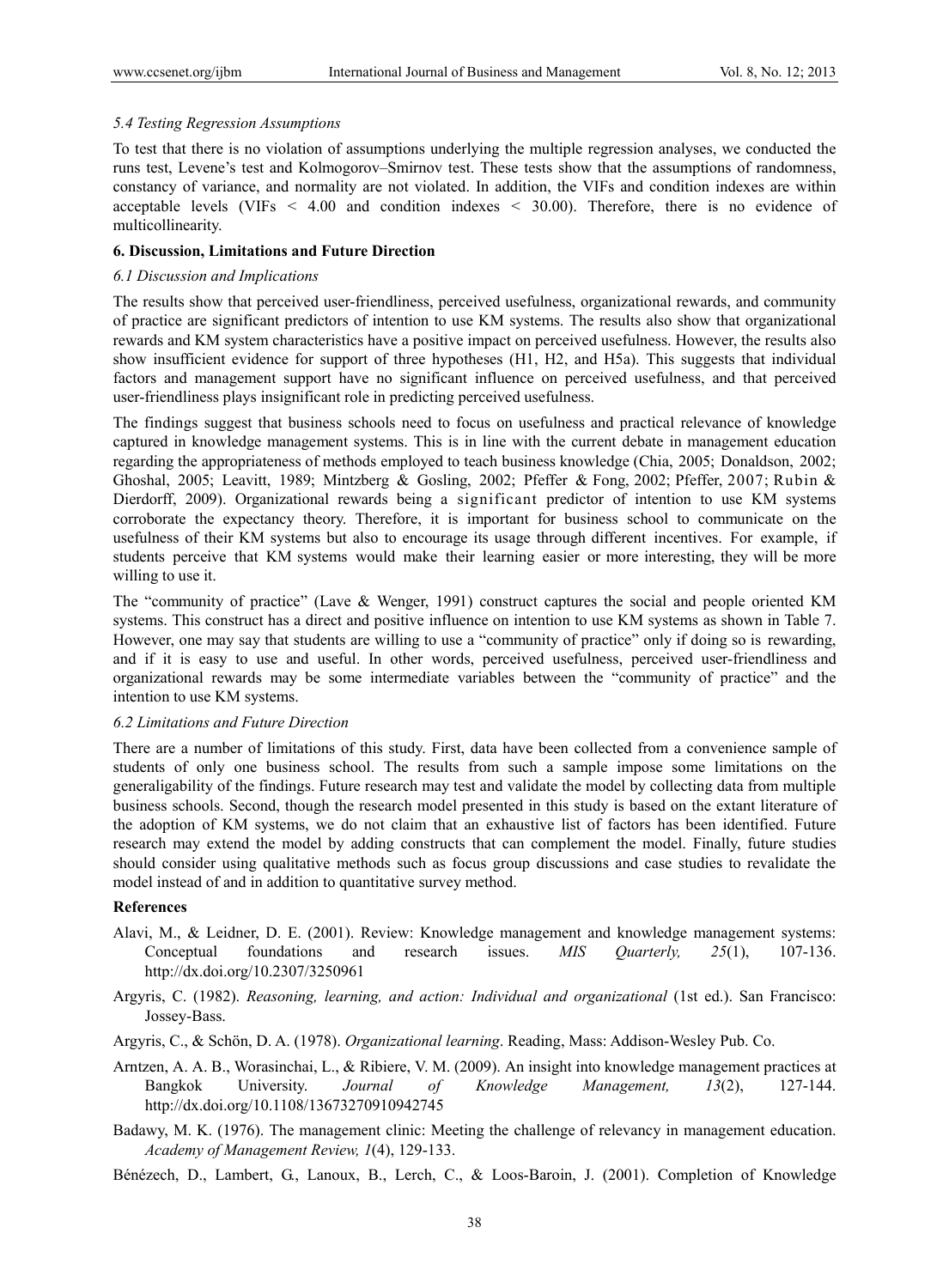Codification: An Illustration Through the ISO 9000 Standards Implementation Process. *Research Policy, 30*(9), 1395-1407. http://dx.doi.org/10.1016/S0048-7333(01)00158-5

Birnik, A., & Billsberry, J. (2008). Reorienting the business school agenda: The case for relevance, rigor, and righteousness. *Journal of Business Ethics, 82*(4), 985-999. http://dx.doi.org/10.1007/s10551-007-9607-x

Boyatzis, R. E. (1982). *The competent manager: A model for effective performance*. New York, NY: John Wiley.

- Brown, J. S., & Duguid, P. (2001). Knowledge and organization: A social-practice perspective. *Organization Science, 12*, 198-213. http://dx.doi.org/10.1287/orsc.12.2.198.10116
- Cannon, M. D., & Witherspoon, R. (2005). Actionable feedback: Unlocking the power of learning and performance improvement. *Academy of Management Perspectives, 19*(2), 120-134.
- Cataldo, C. G. (2009). Cultivating communities of practice: A guide to managing knowledge. *Academy of Management Learning & Education, 8*(2), 301-303. http://dx.doi.org/10.5465/AMLE.2009.41788855
- Chia, R. (2005). The aim of management education: Reflections on mintzberg's managers not MBAs. *Organization Studies (01708406), 26*(7), 1090-1092. http://dx.doi.org/10.1177/017084060502600707
- Chia, R., & Holt, R. (2008). The nature of knowledge in business schools. *Academy of Management Learning & Education, 7*(4), 471-486. http://dx.doi.org/10.5465/AMLE.2008.35882188
- Chua, A. Y. K., & Heng, S. K. (2010). A knowledge management perspective on Art Education. *International Journal of Information Management, 30*, 326-334. http://dx.doi.org/10.1016/j.ijinfomgt.2009.12.002
- Cohendet, P., & Meyer-Krahmer, F. (2001). The theoretical and policy implications of knowledge codification. *Research Policy, 30*(9), 1563-1591. http://dx.doi.org/10.1016/S0048-7333(01)00168-8
- Cortada, J. W., & Woods, J. A. (Eds.) (2000). *The knowledge management yearbook: 2000-2001*. Butterworth Heinemann, Boston, MA.
- Cowan, R., David, P. A., & Foray, D. (2000). The explicit economics of Knowledge codification and tacitness. *Industrial and Corporate Change, 6*(2), 211-253. http://dx.doi.org/10.1093/icc/9.2.211
- Davenport, T. H., De Long, D. W., & Beers, M. C. (1998). Successful knowledge management projects. *Sloan Management Review, 39*(2), 43-57.
- Davis, F. D. (1986). Perceived usefulness, perceived ease of use, and user acceptance of information technology. *MIS Quarterly, 13*, 318-339.
- Davis, F. D., Bagozzi, R. P., & Warshaw, P. R. (1989). User acceptance of computer technology: A comparison of two theoretical models. *Management Science, 35*, 982-1003. http://dx.doi.org/10.1287/mnsc.35.8.982
- Dewey, J. (1896). The reflex arc concept in psychology. In J. A. Boydston (Ed.), *John Dewey: The early works, 1882-1898* (vol. 5, pp. 96-0000000000000109). Carbondale, IL: Southern Illinois University Press.
- Donaldson, L. (2002). Damned by our own theories: Contradictions between theories and management education. *Academy of Management Learning & Education, 1*(1), 96-106. http://dx.doi.org/10.5465/AMLE.2002.7373701
- Ellis, S., & Davidi, I. (2005). After-event reviews: Drawing lessons from successful and failed experience. *Journal of Applied Psychology, 90*(5), 857-871. http://dx.doi.org/10.1037/0021-9010.90.5.857
- Ensor, J., Cottam, A., & Band, C. (2001). Fostering knowledge management through the creative work environment: A portable model from the advertising industry. *Journal of Information Science, 27*(3), 147-155. http://dx.doi.org/10.1177/016555150102700304
- Feldman, D. C. (2005). The food's no good and they don't give us enough: Reflections on mintzberg's critique of MBA education. *Academy of Management Learning & Education, 4*(2), 217-220. http://dx.doi.org/10.5465/AMLE.2005.17268569
- Fenwick, T. (2005). Ethical dilemmas of critical management education: Within classrooms and beyond. *Management Learning, 36*(1), 31-48. http://dx.doi.org/10.1177/1350507605049899
- Friga, P. N., Bettis, R. A., & Sullivan, R. S. (2003). Changes in graduate management education and new business school strategies for the 21st century. *Academy of Management Learning & Education, 2*(3), 233-249. http://dx.doi.org/10.5465/AMLE.2003.10932123
- Gaski, J. F., & Nevin, J. R. (1985). The differential effects of exercised and unexercised power sources in a marketing channel. *Journal of Marketing Research, 22*(2), 130-142. http://dx.doi.org/10.2307/3151359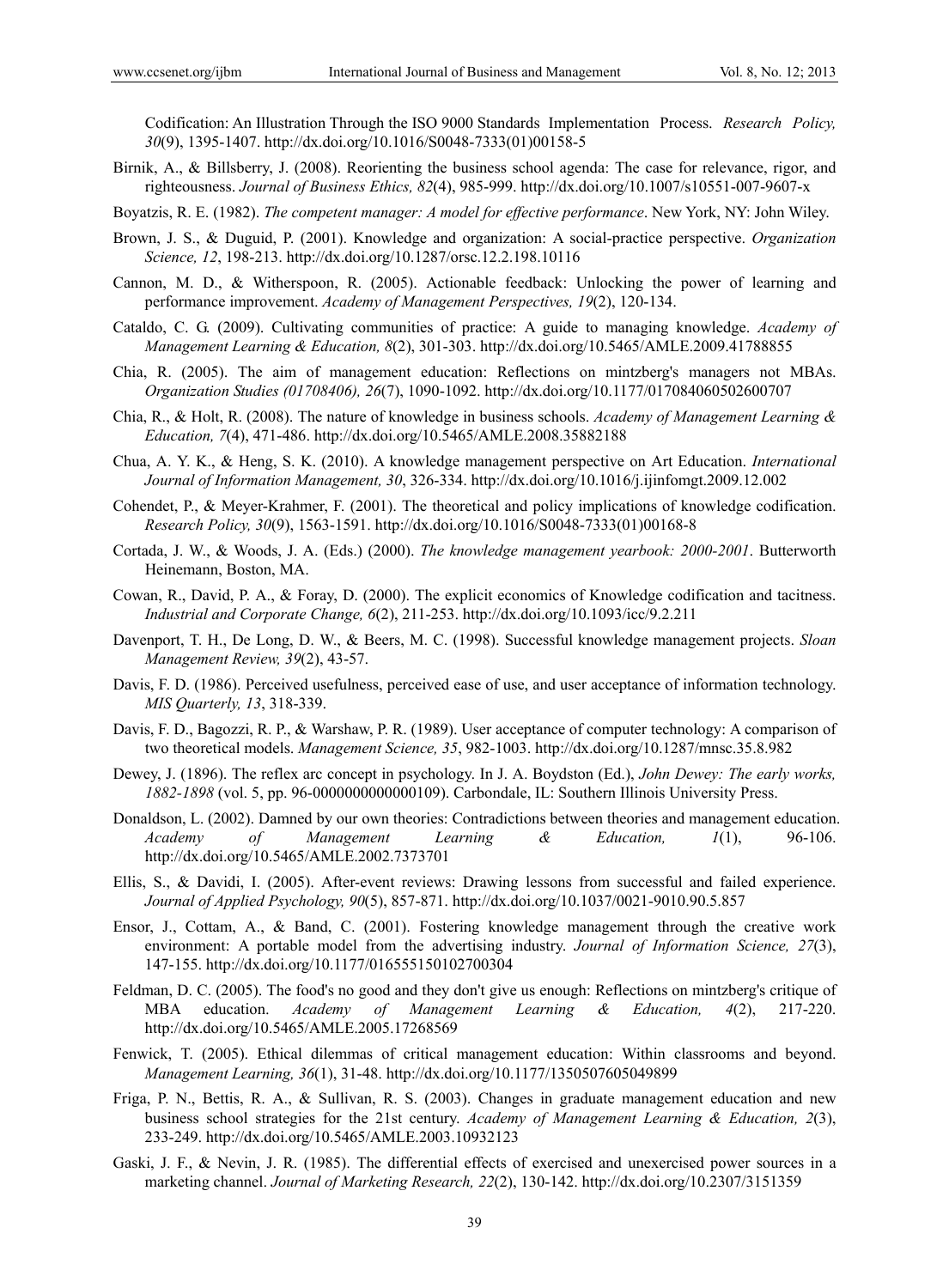- Ghoshal, S. (2005). Bad management theories are destroying good management practices. *Academy of Management Learning & Education, 4*(1), 75-91. http://dx.doi.org/10.5465/AMLE.2005.16132558
- Glaser, R. (1984). Education and thinking: The role of knowledge. *American Psychologist, 39*, 93-104. http://dx.doi.org/10.1037/0003-066X.39.2.93
- Gray, P. H. (2000). The effects of knowledge management systems on emergent teams: Towards a research model. *Journal of Strategic Information Systems, 9*(2/3), 175-191. http://dx.doi.org/10.1016/S0963-8687(00)00040-8
- Hair, J. F., Anderson, R. E., Tatham, R. L., & Black, W. C. (2006). *Multivariate Data Analysis* (6th ed.). Upper Saddle River, NJ: Prentice-Hall.
- Hansen, A. H., & Moussouri, T. (2004). 'Fuzzy' boundaries: Communities of practice and exhibition teams in European natural history museums. *Museum and Society, 2*(3), 161-174.
- Hossain, M. M., & Prybutok, V. R. (2008). Consumer acceptance of RFID technology: An exploratory study. *IEEE Transactions on Engineering Management, 55*(2), 316-328. http://dx.doi.org/10.1109/TEM.2008.919728
- Huber, G. P. (1991). Organizational learning: The contributing processes and the literatures. *Organization Science, 2*(1), 88. http://dx.doi.org/10.1287/orsc.2.1.88
- Jayanti, R. K., & Burns, A. C. (1998). The antecedents of preventive health care behavior: An empirical study. *J. Acad. Market. Sci., 26*(1), 6-15. http://dx.doi.org/10.1177/0092070398261002
- Johannessen, J. A., Olaisen, J., & Olsen, B. (2001). Mismanagement of tacit knowledge: The importance of tacit knowledge, the danger of information technology and what to do about it. *International Journal of Information Management, 21*(1), 3-20. http://dx.doi.org/10.1016/S0268-4012(00)00047-5
- Kankanhalli, A., Tan, B. C. Y., & Wei, K. K. (2005). Contributing knowledge to electronic knowledge repostitories: An empirical investigation. *MIS Quarterly, 29*(1), 113-143.
- Katzenbach, J. R., & Smith, D. K. (1993). *The wisdom of teams: Creating the high-performance organization.* Boston, Mass.: Harvard Business School Press.
- Kim, D. H. (1993). The Link between individual and organizational learning. *Sloan Management Review, 35*(1), 37-50.
- Kimble, C., & Bourdon, I. (2008). Some success factors for the communal management of knowledge. *International Journal of Information Management, 28*(6), 461-467. http://dx.doi.org/10.1016/j.ijinfomgt.2008.08.007
- Lambert, G., & Lerch, C. (1999). Normes et codification : une étude des référentiels ISO 9000. *Revue Française de Gestion Industrielle, 18*(4), 63-80.
- Lambert, G., & Ouedraogo, N. (2006). Organiser la création de connaissances en entreprise: une analyse des points de passage organisationnels entre le système de management de la qualité et le knowledge management. In Azan, W., Bares, F., & Cornolti, C. (Eds.), *Logiques de création: enjeux théoriques et management* (pp. 59-82).
- Lambert, G., & Ouedraogo, N. (2007). L'approche processus comme vecteur de mutation vers une organisation apprenante: le cas d'une grande banque française. *Management International, 11*(4), 31-48.
- Lave, J., & Wenger, E. (1991). *Situated Learning: Legitimate Peripheral Participation*. Cambridge: Cambridge University Press. http://dx.doi.org/10.1017/CBO9780511815355
- Leavitt, H. J. (1989). Educating our MBAs: On teaching what we haven't taught. *California Management Review, 31*(3), 38.
- Lin, C., & Wu, C. (2005). A knowledge creation model for ISO 9001:2000. *Total Quality Management, 16*(5), 657-670. http://dx.doi.org/10.1080/14783360500077625
- Martínez, Z. L., Toyne, B., & Menger, R. A. (2000). Research expectations at business schools: Responding to changing business education pressures. *Journal of Marketing Management, 16*(7), 761-778. http://dx.doi.org/10.1362/026725700784672890
- Massey, D. S., Durand, J., & Malone, N. J. (2002). *Beyond Smoke and Mirrors: Mexican Immigration in an Era of Economic Integration*. New York: Russell Sage Foundation.